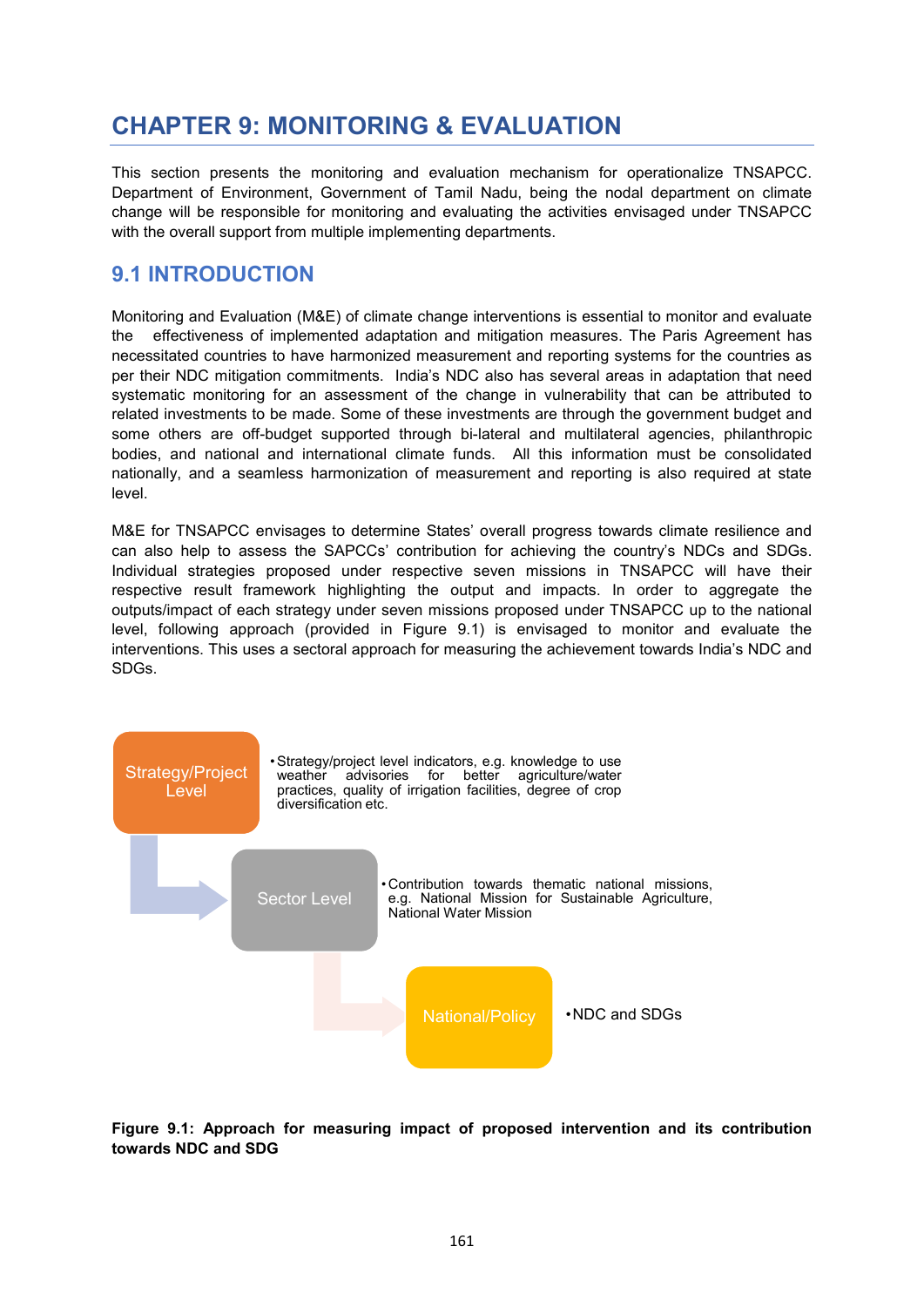## **9.2: BROAD INDICATORS FOR MONITORING AND EVALUATING CLIMATE CHANGE INTERVENTIONS**

#### **Indicators for climate change adaptation:**

India's NDC has a non-quantifiable goal on adaptation which highlights that it is essential to better adapt to climate change by enhancing investments in development programmes in sectors vulnerable to climate change, particularly agriculture, water resources, Himalayan region, coastal regions, health and disaster management. In order to measure the TNSAPCCs' contribution towards climate change goals of India's NDC and SDGs, eight aggregate indicators have been designed which are as follows:

1. Stability/Increase in Income Levels:

Stability in farmer incomes over time is an important indicator for measuring the effectiveness of adaptation efforts. Stability in farm incomes could imply:

- $\triangleright$  Knowledge to use weather advisories for better agriculture/water practices
- $\triangleright$  Better irrigation facilities
- $\triangleright$  Crops resistant to extreme climate change (drought, flood etc.)
- $\triangleright$  Implementing crop diversification
- $\triangleright$  Coverage of crop insurance

2. Number of Government schemes that have been climate-proofed:

This indicator measures the interest generated in the state for considering climate change while planning and implementing various schemes (also called Mainstreaming of Adaptation Strategies into development planning*)*.

3. Reduced Migration of local population directly and indirectly dependent on climate sensitive sectors for their livelihoods*:*

High migration levels are a sign of agricultural distress and degradation of the natural resources base in a region even if adaptation measures are being implemented. Decreasing levels in migration might reflect:

- $\triangleright$  Community having potable water available for domestic use
- $\triangleright$  Communities in a food-secure situation
- $\triangleright$  Community having alternative livelihood options

4. Enhanced climate resilience of communities towards climate risks:

As it is often the most marginalised that are most vulnerable to the impacts of climate change, it is essential to enhance the resilience of these communities to enhance their adaptive capacity. Examples of indicators which can be measured are listed are as follows:

- $\triangleright$  Community capacitated to use weather advisories for planning activities (food, water etc.)
- $\triangleright$  Community having potable water available for domestic/occupation use during extreme events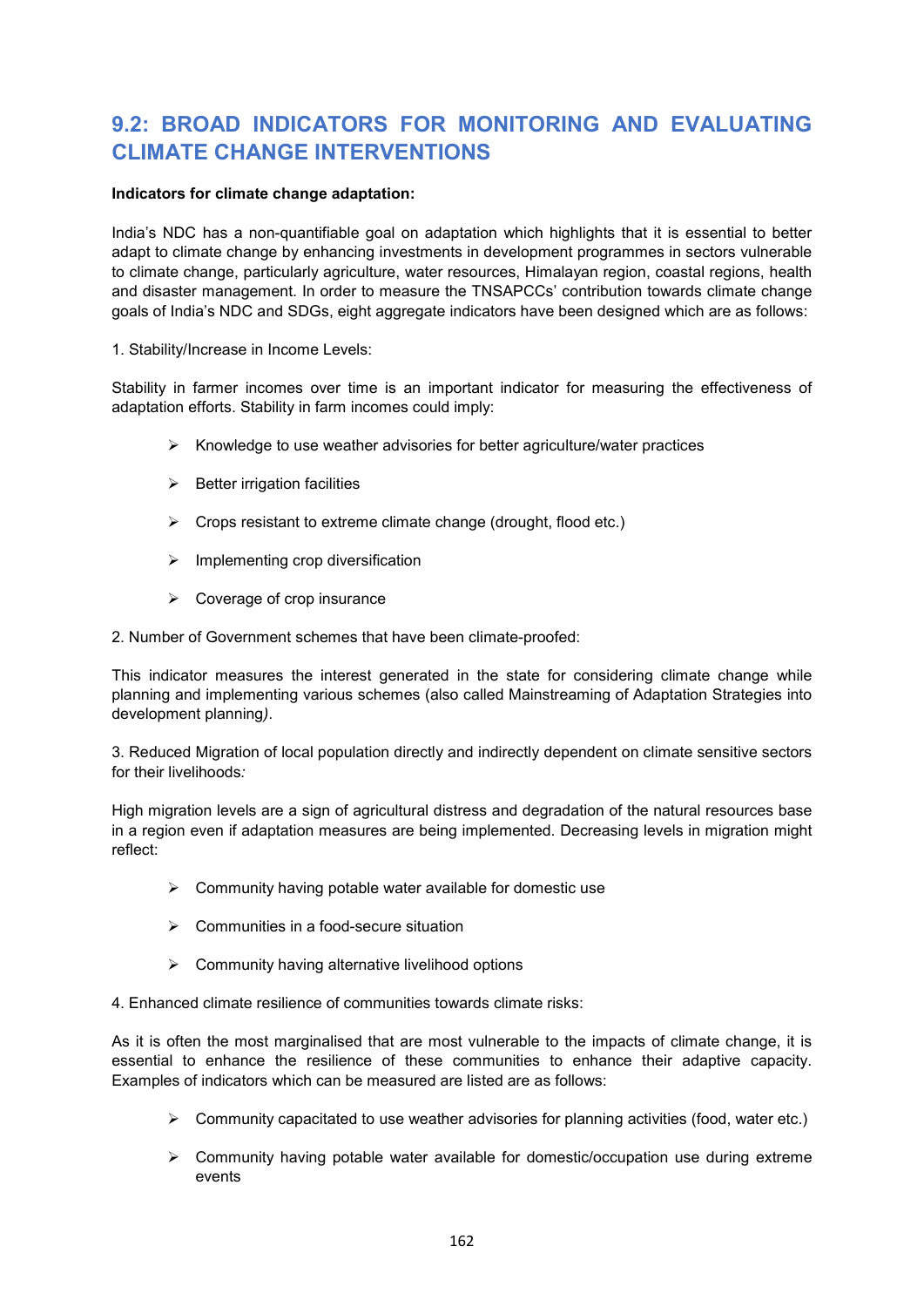#### 5. Mainstreaming of women and other vulnerable sections in adaptation activities

Climate change has an impact on those sections of the population that are mostly reliant on natural resources for their livelihoods and/or who have the least capacity to respond to natural hazards, such as droughts, landslides, floods and hurricanes. Vulnerable population such as women, children, elderly people etc. commonly face higher risks and a greater burden from the impact of climate change than men. Further, members of indigenous communities, due to lack of access to resources such as forest produce, loss of forest rights due to biodiversity loss and because of poor application of laws are more vulnerable to climate risks. Examples of indicators which can be measured are listed as follows:

- $\triangleright$  Women/vulnerable sections of the population trained on adaptation measures
- $\triangleright$  Women/vulnerable communities taking part in project planning processes
- $\triangleright$  Women/vulnerable community are nominee in insurance cover due to loss in activities because of extreme climatic events (drought, flood etc.)
- 6. Community/Farmers having diversified sources of income

An increase in the percentage of farmers who have diversified sources of income is a step towards increasing the resilience of households depending on agriculture/livestock etc. for their incomes to face climate change risks. Diversified sources of income could be stemming from government programmes such as MGNREGAS, Pradhan Mantri Fasal BimaYojana etc. Examples of indicators 1 which can be measured are listed are as follows:

- $\triangleright$  Farmers having their source of income from agriculture and allied sector
- $\triangleright$  Farmers having their source of income from rearing animals
- $\triangleright$  Farmers having source of income from forest use
- 7. Capacity building of farmers for implementing CCA measures

Local communities need support to re-orient water management & agricultural systems to counter the risks posed by climate change. Climate change is accompanied by increased weather uncertainty and individuals and communities, especially smallholder farmers, are vulnerable to these fluctuations. Availability of real time weather advisories and other extension services helps them take timely actions to deal with these fluctuations and improve their adaptive capacity. This indicator can be disaggregated by Gender to understand the degree of gender mainstreaming in adaptation. Examples of indicators which can be measured are listed are as follows:

- Farmers trained on planning activities based on extreme weather events (drought, flood etc.)
- $\triangleright$  Farmers trained on climate friendly practices eg: water conserving techniques, knowledge of climate resilient cropping etc.
- 8. Rise in groundwater levels

Healthy ground water levels in a region reflect the prevalence of sustainable agricultural practices, effective and sustainable management of watersheds and awareness levels among members of communities in the region about climate change and its effects.

 $1$  In measuring these indicators, duplication should be avoided.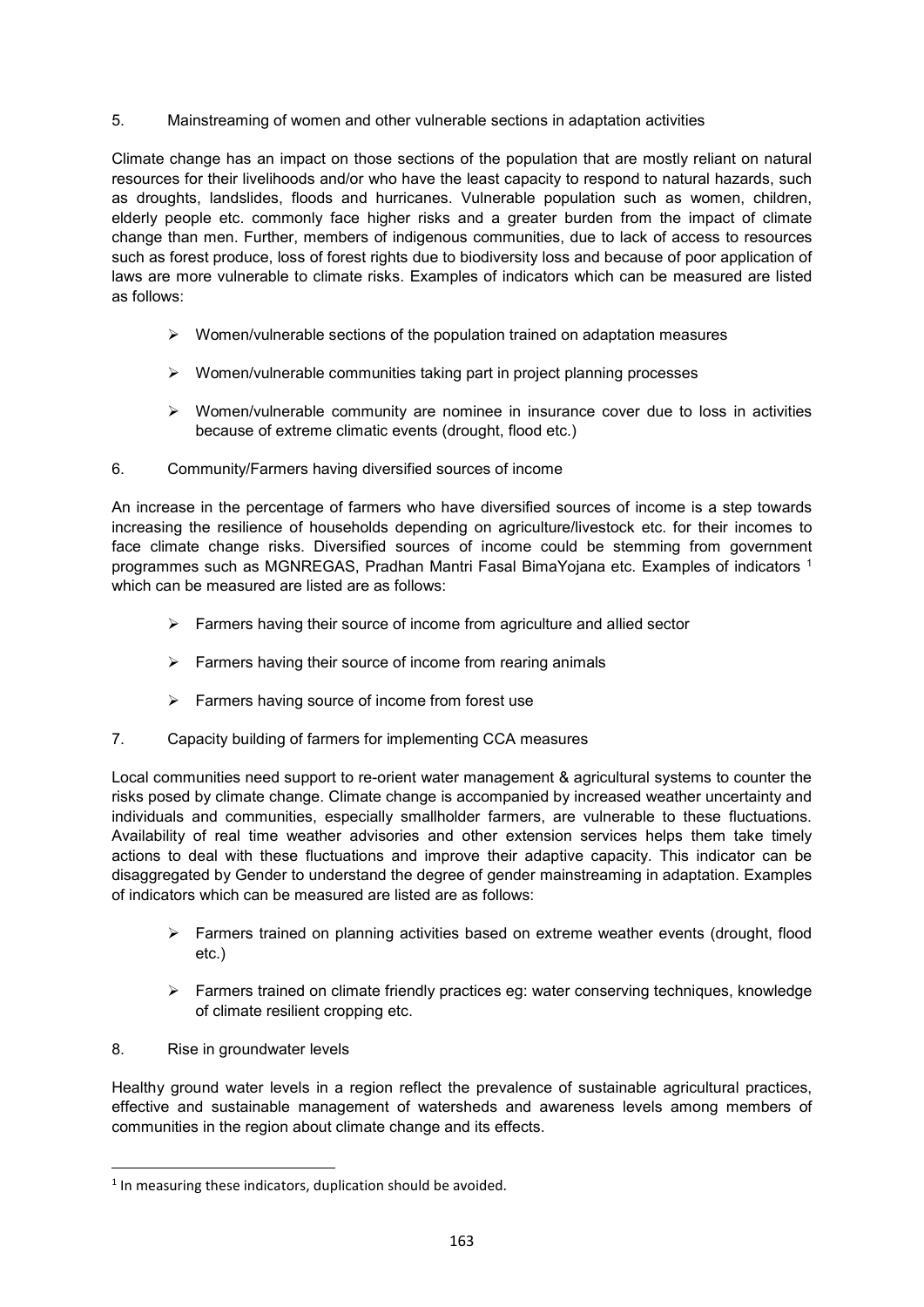- Enhanced groundwater depth from surface,
- Enhanced groundwater quality i.e. salinity reduction

In order to measure these eight aggregate level indicators, an excel-based Management Information tool highlighting strategy/project-wise indicators has been developed.

#### **Aggregate indicators for climate change mitigation:**

India's NDC has three quantified goals on mitigation which includes:

- To reduce the emissions intensity of its GDP by 33 to 35 percent by 2030 from 2005 level.
- To achieve about 40 percent cumulative electric power installed capacity from non-fossil fuel-based energy resources by 2030 with the help of transfer of technology and low-cost international finance.
- To create an additional carbon sink of 2.5 to 3 billion tonnes of  $CO<sub>2</sub>$  equivalent through additional forest and tree cover by 2030.

In order to measure the TNSAPCC's contribution towards climate change mitigation goals of India's NDC and SDG, eight aggregate indicators have been designed which are as follows:

#### 1. Enhanced green cover

Extending green cover contribution to the achievement of a climate resilient low-emission pathway. Examples of indicators which can be considered to be measured are listed as follows:

- $\triangleright$  Setting up of parks
- $\triangleright$  Increase in forest cover
- $\triangleright$  Increase in road-side green pathways
- 2. Increase of renewable energy mix in the total electricity consumption

Switching to renewable energy instead of fossil fuel-based resources leads to a carbon emission-free, healthier environment. Examples of indicators which can be considered to be measured are listed as follows:

- $\triangleright$  Establishment of new renewable resources plants/units like solar, hydro, biomass etc.
- $\triangleright$  Number of buildings adopting renewable resources
- $\triangleright$  Number of vehicles shifted from non-renewable to renewable resources (electric, cycle etc.)
- 3. Reduction in waste generation

Waste generation is a major challenge every state is facing which creates an unhealthy environment and has a direct impact on the environment. Managing waste efficiently is an asset for a healthy and sustainable lifestyle. Examples of indicators which can be considered to be measured are listed as follows: